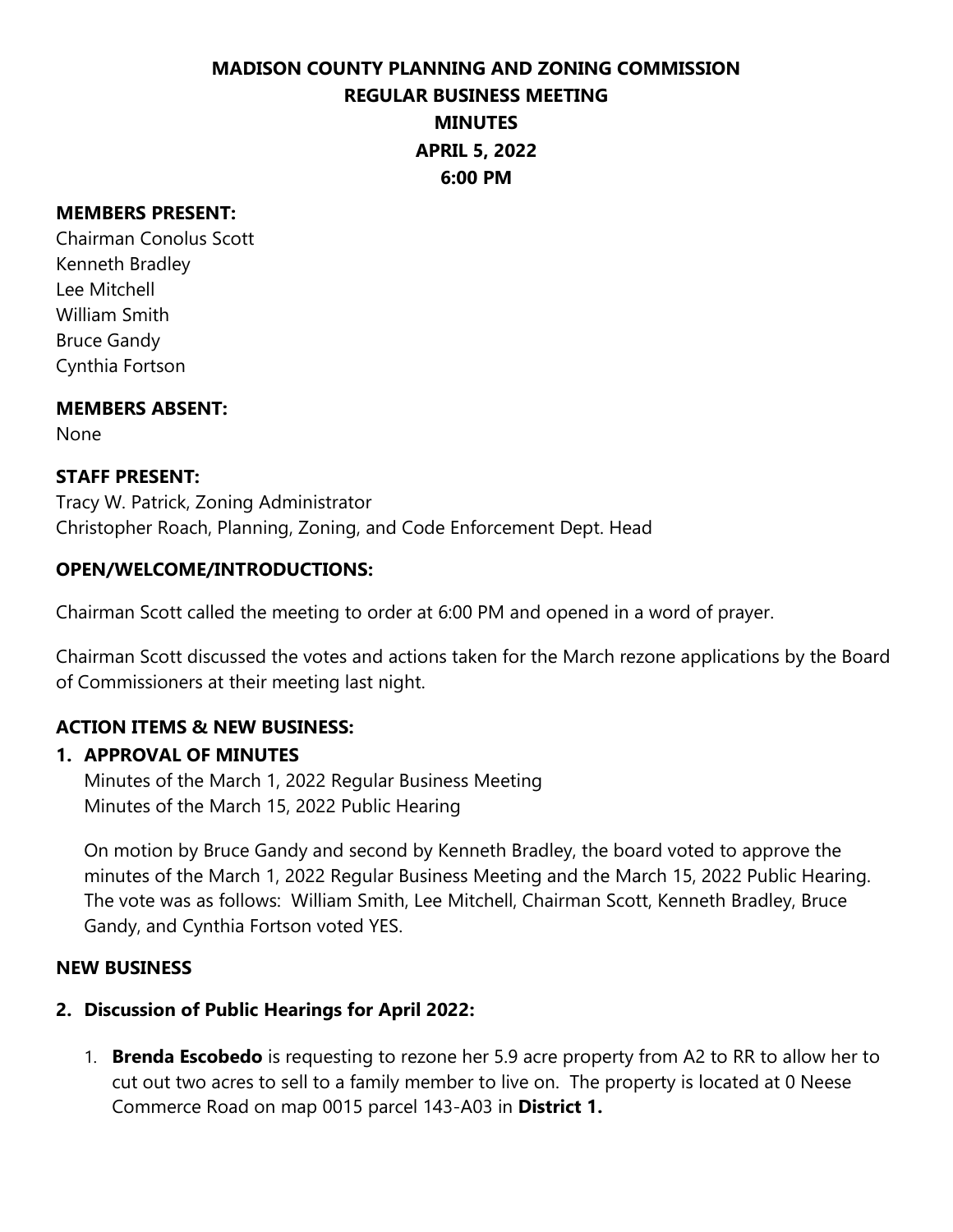- 2. **Steven & Candace Bradley** are requesting to rezone their 15.94 acre property from A1 to A2 to combine .82 acres from adjoining A2 property for a suitable building site to build a home for his disabled brother. Property has unsuitable soil for septic system. The property is located at 1025 Lem Edwards Road on map 0047 parcel 073 in **District 3.**
- 3. **Jimmy & Judy Bates** are requesting to rezone a portion (.69 ac) of their 13.54 acre property from A2 to RR to combine with adjoining RR property to give a courtesy buffer to neighbor. The property is located at 854 Jack Sharp Road on map 0046 parcel 178 in **District 5.**
- 4. **Billy Crouch with Cajun Investments, LLC.,** is requesting to rezone his 10 acre property from A1 to A2 to prohibit intensive farming practices on the property. The property may be used for future home sites for him or his children, or possible investment property. The property is located at 0 Jot Em Down Road/0 Thousand Oaks Drive on map 0008 parcel 017 in **District 2.**
- 5. **Robert & Wendy Toll** are requesting to rezone their 39.22 acre property from A1 to A2 to prohibit intensive farming practices on the property. The property is located at 750 Davis Farms Road on map 0008 parcel 026 in **District 2.**
- 6. **Robert & Donna Kelley** are requesting to rezone their 29.59 acre property from A1 to A2 to prohibit intensive farming practices on the property. The property is located at 433 Thousand Oaks Drive on map 0008 parcel 022 in **District 2.**
- 7. **Randy & Cindy Pethel** are requesting to rezone their 21.17 acre property from A1 to A2 to prohibit intensive farming practices on the property. The property is located at 545 Thousand Oaks Drive on map 0008 parcel 023 in **District 2.**
- 8. **David Robbins** is requesting to rezone his 10.53 acre property from A1 to A2 to prohibit intensive farming practices on the property. The property is located at 176 Thousand Oaks Drive on map 0008 parcel 020 in **District 2.**
- 9. **Billy Norris** is requesting to rezone his three contiguous tracts of land from A1 to A2 to prohibit intensive farming practices on the properties. The properties are located at 0 Davis Farms Road on map 21 parcels 134 (10.13 ac), 135 (33.02 ac), and 136 (29.68 ac) in **District 2**  (Note: There is a fourth contiguous tract located above these and he and his wife, Priscilla Norris, own all four parcels together. However, the fourth tract is listed in Priscilla's name and a separate rezone application has been submitted for it as well and is for the same purpose.)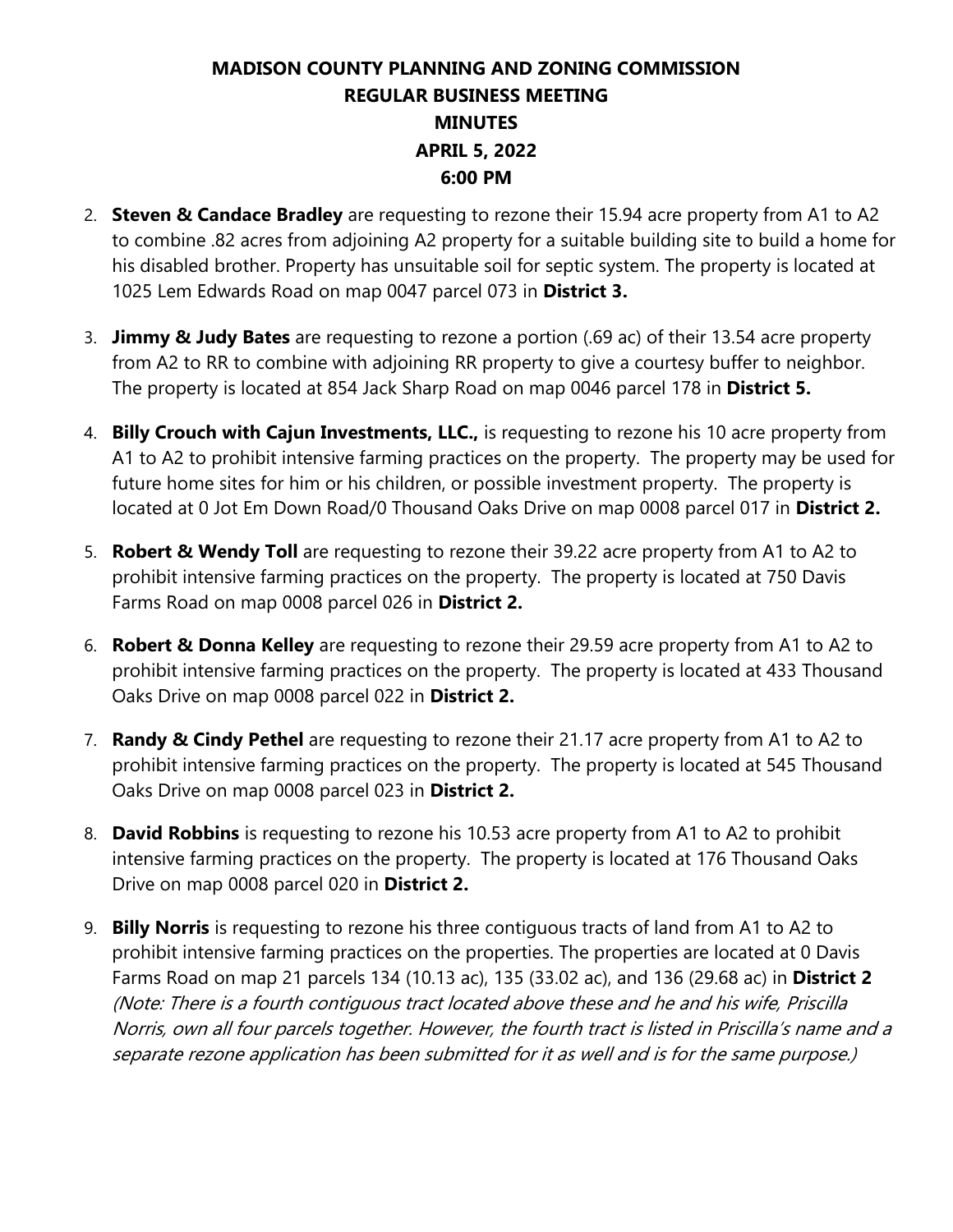10. **Priscilla B. Norris** is requesting to rezone her 20.45 acre property from A1 to A2 to prohibit intensive farming practices on the property. The property is located at 470 Dunneden Drive on map 0020 parcel 001 D in **District 2.** (Note: This is the fourth contiguous parcel of the four owned by Mrs. Norris and her husband, Billy Norris. Mr. Norris has submitted a rezone application for three of the parcels they own together (134, 135, & 136). Mrs. Norris had to submit this separate request because the property was in her name only.)

## **3. Discuss Amending Zoning Ordinance to Include Permitting Residential and Agricultural Use Driveways and Culvert Installation on Public Roadways. (Chairman Higdon)**

Planning, Zoning, and Code Enforcement Dept. Head Christopher Roach, addressed the board and explained the intent for requiring driveway culvert installation permits.

There was discussion.

Chairman Scott stated the board will review the documentation and will be prepared to vote on this amendment at their next upcoming meeting on 4/19/22.

## **OLD BUSINESS**

## **4. To Consider Amending the Zoning Ordinance and Subdivision Regulations:**

Mr. Roach addressed the board and explained the purpose for each proposed amendment. He also stated that amendment items 1, 2, & 5 were time-sensitive and BOC Chairman Todd Higdon, has requested those items be voted on at the board's next meeting on 4/19/22.

There was discussion.

Chairman Scott stated the board will review amendment items 1, 2, & 5 and will be prepared to vote at their next meeting on 4/19/22. He also moved to table amendment items 3 & 4 to be further discussed at their next regular business meeting on 5/3/22.

The board discussed amendment items 6 & 7 and Chairman Scott recommended that the board go ahead and vote on the items and the board concurred.

On motion by Kenneth Bradley and second by Lee Mitchell, the board voted to approve amendment items 6 & 7, as written, for the Subdivision Regulations. The vote was as follows: William Smith, Lee Mitchell, Chairman Scott, Kenneth Bradley, Bruce Gandy, and Cynthia Fortson voted YES.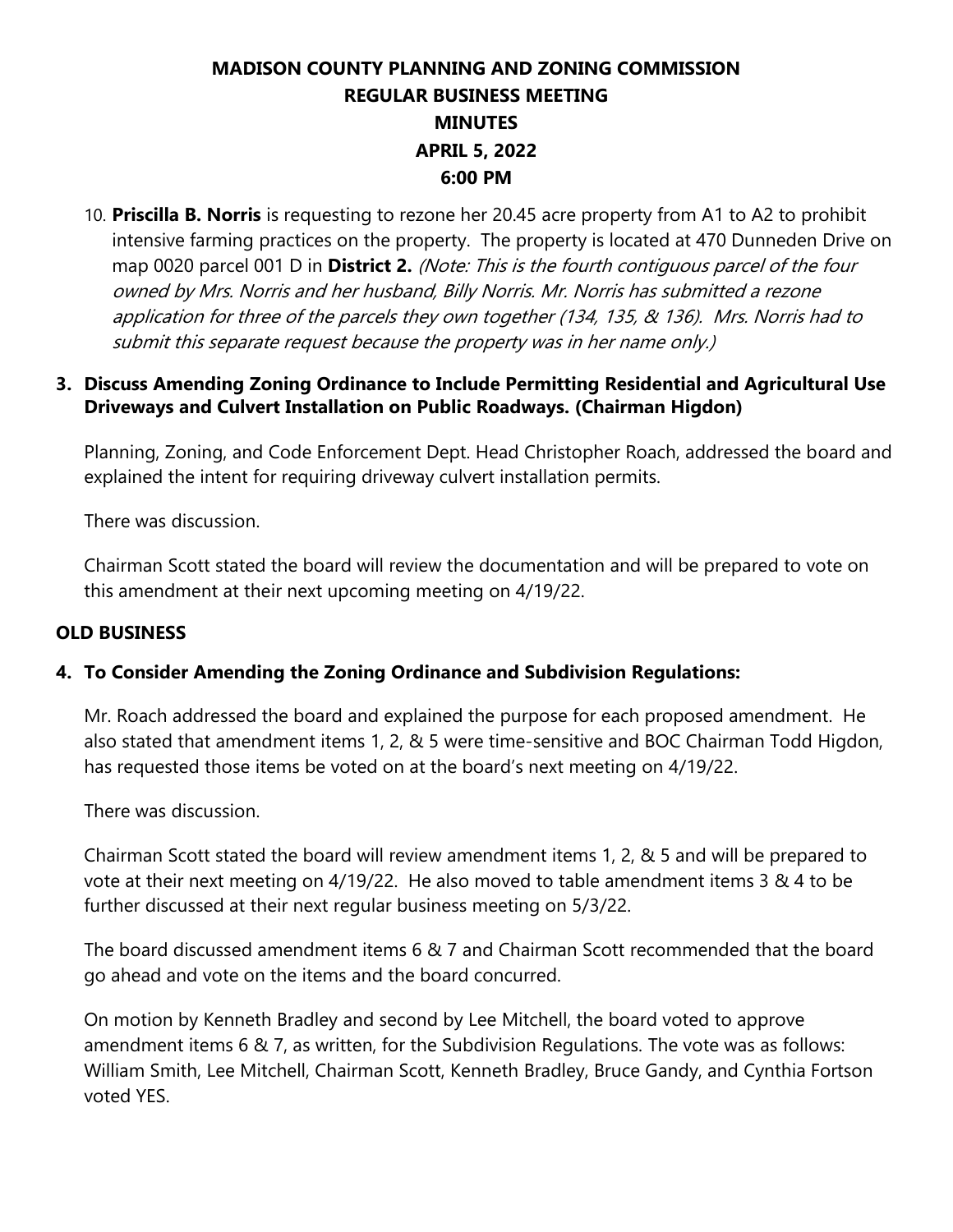### **Zoning Ordinance:**

- 1. Discuss permitting all pole barns. We currently only permit enclosed pole barns.
- 2. Discuss changing the minimum square footage requirements for non-residential building permits. (Article XII, Section 12.2)
- 3. Discuss zoning issues concerning mobile sawmills.
- 4. Discuss defining the term "grandfather" status.

## **Subdivision Regulations:**

- 5. Discuss amending the preliminary plat approval criteria to allow the boards more discretion.
- 6. Discuss lowering the amount of hardcopies required for preliminary plats.
	- 1. Section 8.4, #3 Revise fifteen (15) hardcopy requirement to three (3) total copies.
	- 2. Section 8.4, 3(b.) Revise seven (7) hardcopy requirement to one (1) copy for PZC.
	- 3. Section 8.4, 3(c.) Revise six (6) hardcopy requirement to one (1) copy for BOC.
- 7. Discuss changing the amount of digital copies required for both preliminary and final plats.
	- 1. Section 8.4, 3(d.) Revise one (1) digital copy requirement to two (2) for preliminary plats for the Building and Zoning Department.
	- 2. Section 9.0 (q.) Revise one (1) digital copy requirement to three (3) for final plats. (Note: Property Valuation receives one of the copies for mapping.)
	- 3. Section 9.4 (b.) Revise to include a two (2) digital copy requirement for final plats for the Zoning Administrator.

## **5. Comments from Staff**

Zoning Administrator Tracy Patrick, addressed the board to discuss an ongoing issue concerning an item, Tax Maps, that is presently required to be submitted in the zoning application packets she provides to the Planning and Zoning Commission and the Board of Commissioners, to assist in their consideration for upcoming zoning applications. She stated the purpose of the map, which contains the zoning classifications of all properties located on a certain map, is to allow board members the opportunity to see an overall view of surrounding zones around a particular parcel being considered to be rezoned. She added that over time, the Tax Maps have become obsolete because they have not been consistently updated in previous years and do not reflect ongoing changes such as parcel splits, parcel combinations, and parcel rezones. She stated the maps can no longer be reproduced, as they were printed years ago and the Property Valuation Department no longer has the ability to print more. She said without that ability, accurate Tax Maps cannot be provided to the boards. She added that she is presently trying to correct and update the maps as